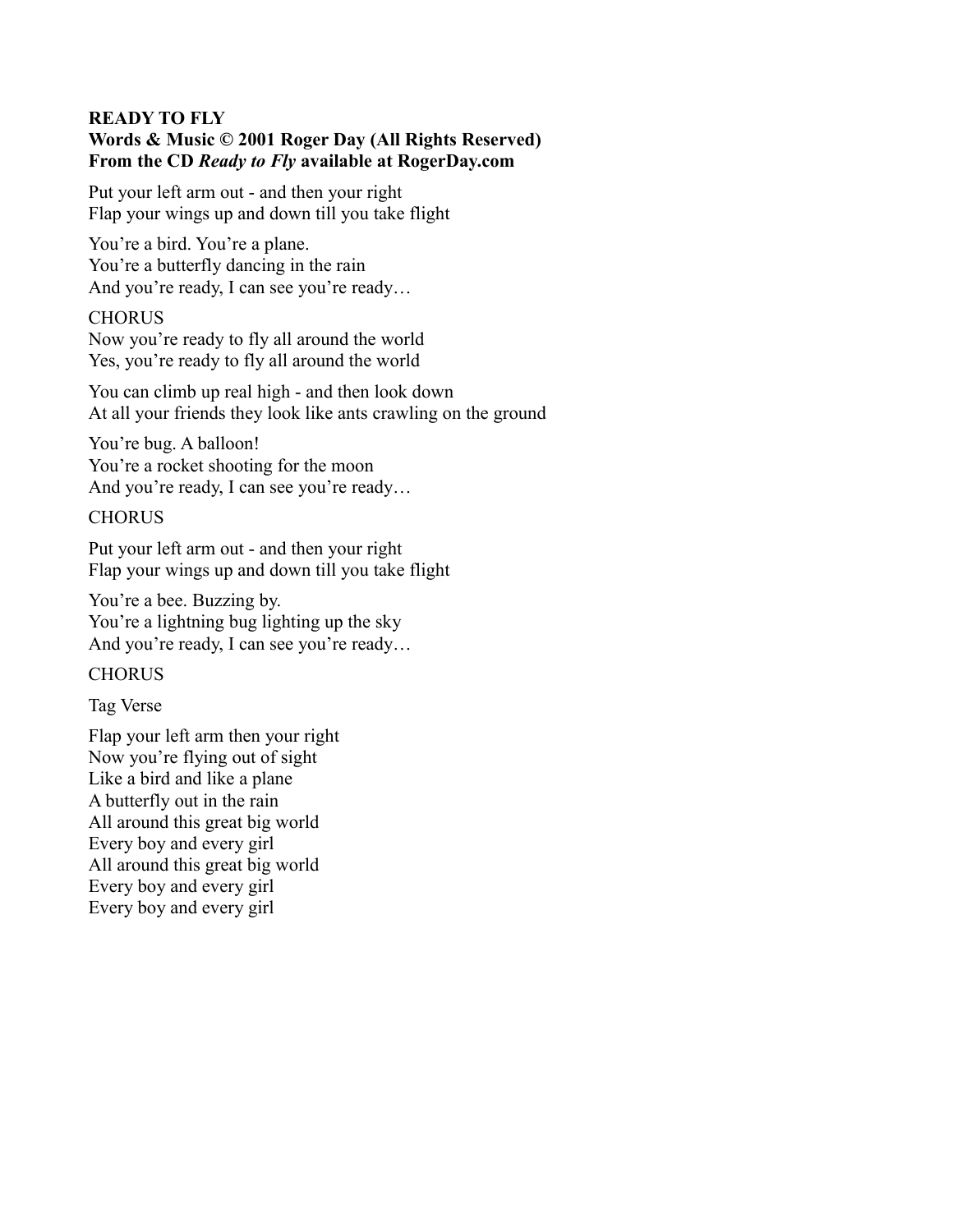## **HICCUPOPOTOMUS Words & Music © 2001 Roger Day (All Rights Reserved) From the CD** *Ready to Fly* **available at RogerDay.com**

Deep in the jungle where the river flows There's a great big animal that everybody knows One sad day while he was splashing around He started making this awful sound

It rumbled up from his belly and it rattled his throat Like he accidentally swallowed up a sunken tugboat He tried to be polite and cover up his mouth But the sound kept coming out

### **CHORUS**

Now they call him Hiccup...Hiccupopotamus Hiccup...Hiccupopotamus Hiccup...Hiccupopotamus He just can't make 'em stop

It was such a funny sound He woke the sleeping crocodile He made the anteater and the anaconda smile The laughing Hyena laughed so hard she couldn't breathe Still the sound just would not leave…that's why they call him

# **CHORUS**

He tried standing on his head and holding his nose While a big, furry monkey tickled all of his toes But nothing made it better nothing made it go away There was nothing you could say…except to call him

# **CHORUS**

He tried blowing up balloons while he was brushing teeth While he was making funny faces at his second cousin Keith He tried to whistle underwater like a water buffalo But the sound just would not go…that's why they call him

CHORUS x 2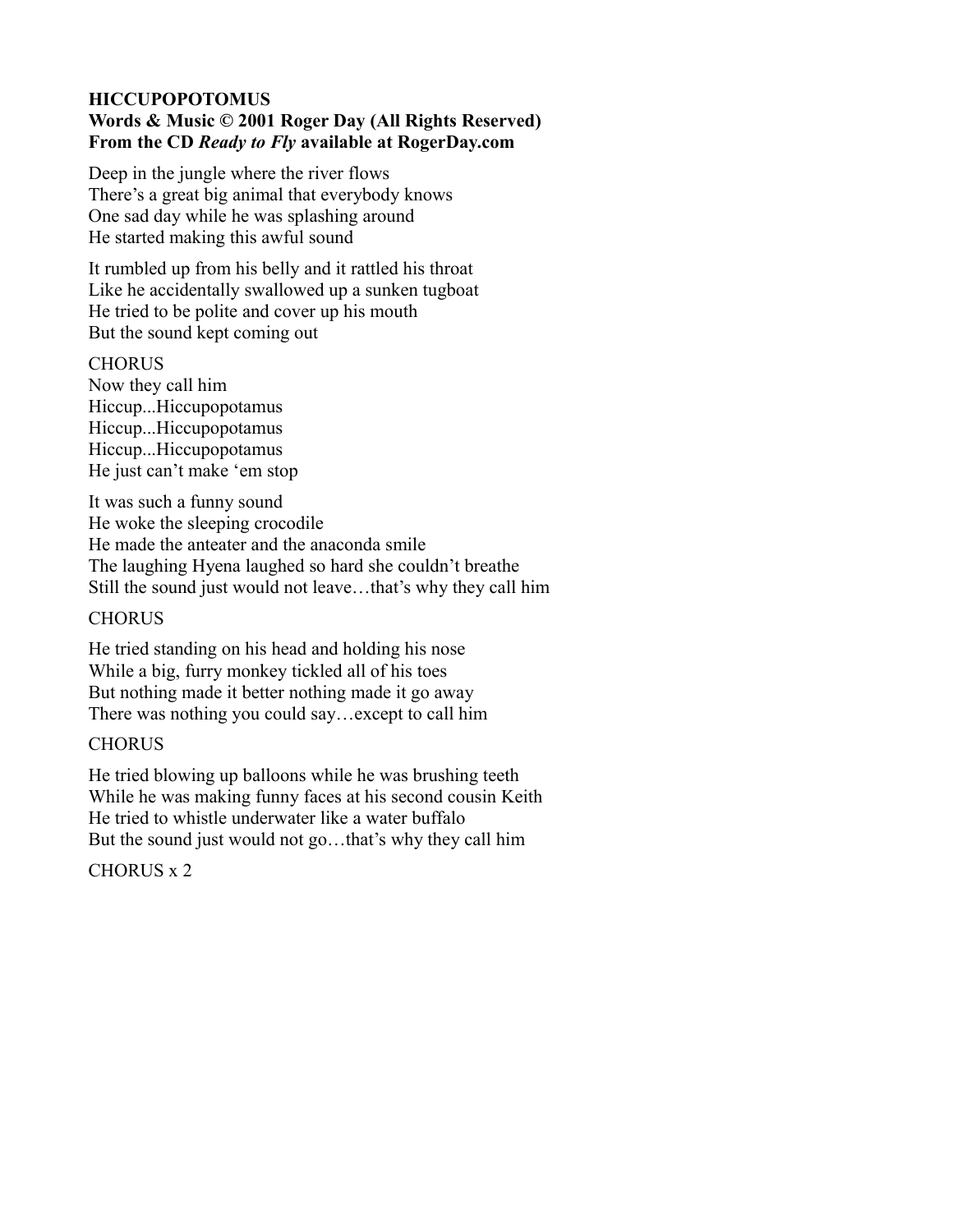## **IT'S A NO-NO TO KISS A RHINO Words & Music © 2001 Roger Day (All Rights Reserved) From the CD** *Ready to Fly* **available at RogerDay.com**

If you're traveling to the Congo And you're walking through a meadow And you run into a Rhino Here's a little tip that I bet you never did know

It's a No No to kiss a Rhino! It's a No No to kiss a Rhino!

And if your crazy Uncle Otto Wins a fortune on the lotto And decides to buy a Rhino Say, "Before you do there's something that you really should know."

It's a No No to kiss a Rhino! It's a No No to kiss a Rhino!

So remember this wherever you go From Key West to Colorado If you run into a Rhino Take a step back and politely tell him "Hello"

It's a No No to kiss a Rhino! It's a No No to kiss a Rhino!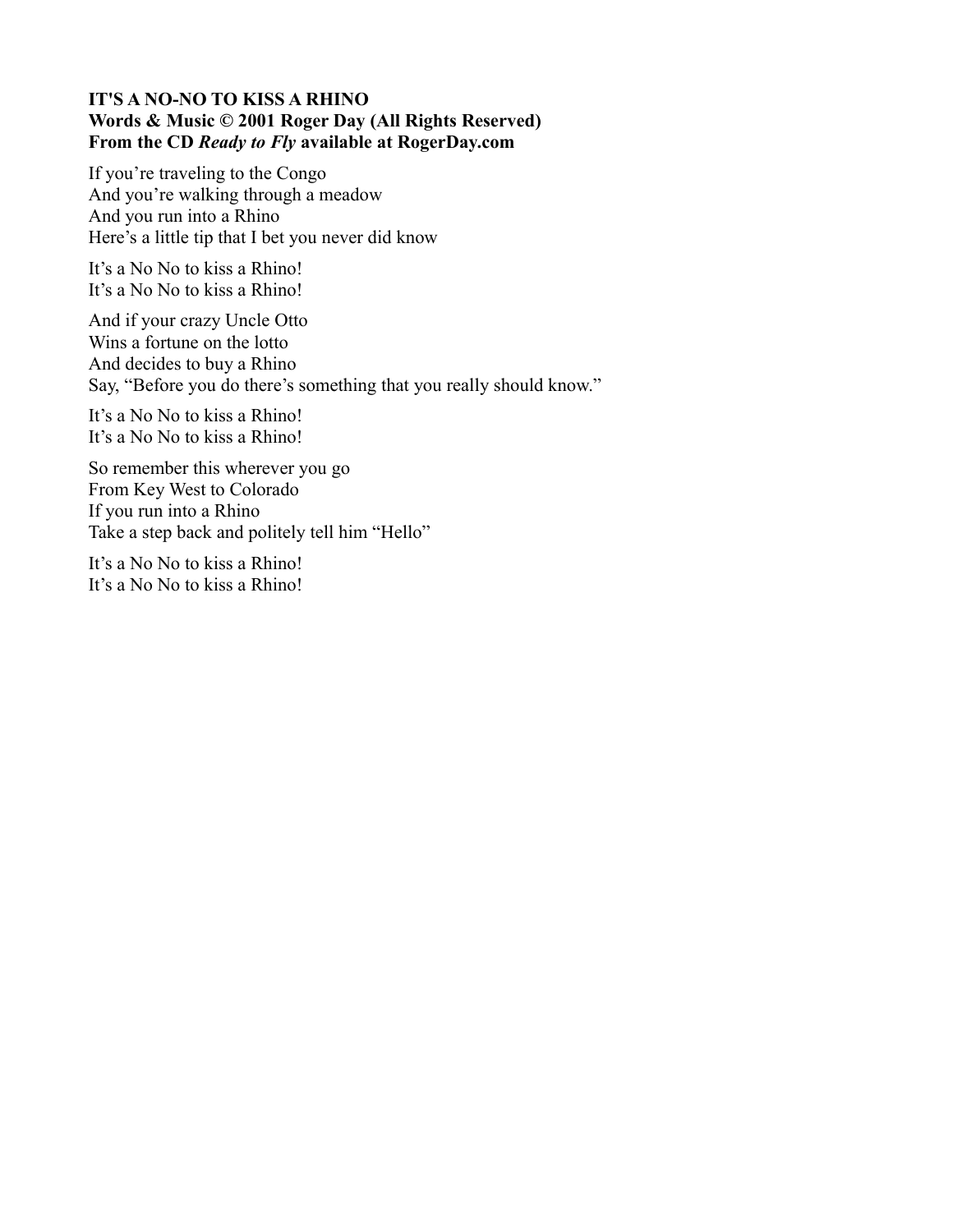# **OPEN UP THE COCONUT Words & Music © 2001 Roger Day (All Rights Reserved) From the** *CD Ready to Fly* **available at RogerDay.com**

You can kick it with your foot. You can throw it at the wall You can smash it on the ceiling if you're ten feet tall Roll it off the roof underneath your Daddy's car Gorilla's do it all the time it can't be hard

### **CHORUS**

We gotta open up the coconut We gotta open up the coconut Everybody listen up - We gotta open up the coconut

You can put it on a trampoline and bounce it to the sky Hit it with a bat then catch on the fly Give it a karate chop that's what my brother said But don't listen when he tells you can hit it with your head

# **CHORUS**

You can let your cat scratch it. You can throw it to your dog You can leave it to the termites living underneath the log Stab it with your fork. Beat it with your spoon Bomb it with a great big water balloon

# **CHORUS**

You can put it in a barrel heading for Niagra falls Give it to the Titans when they play football Drop it from a ladder saw it in half Rub it underneath your arms till everybody laughs!

# **CHORUS**

You can take it to the Everglades and sink it in the swamp Let an Alligator eat it with his Alligator chomp Crush it with a wrecking ball (Maybe that's too much!) And if you break your leg - you can beat it with your crutch

# **CHORUS**

You can strap it to a rocket ship and send it the moon You can shoot it from a cannon going BOOM! BOOM! BOOM!

You can load it in a catapult to scare the Visigoths Hide it in your sweater till it's eaten by the moths

# CHORUS

You can throw it from a helicopter down into the sea Let the swordfish serve it to the Manatee Find the nearest elephant and say "For Goodness Sake" Won't you sit down on my coconut until the shell breaks?!"

# **CHORUS**

You can swing your favorite hammer down upon a penny nail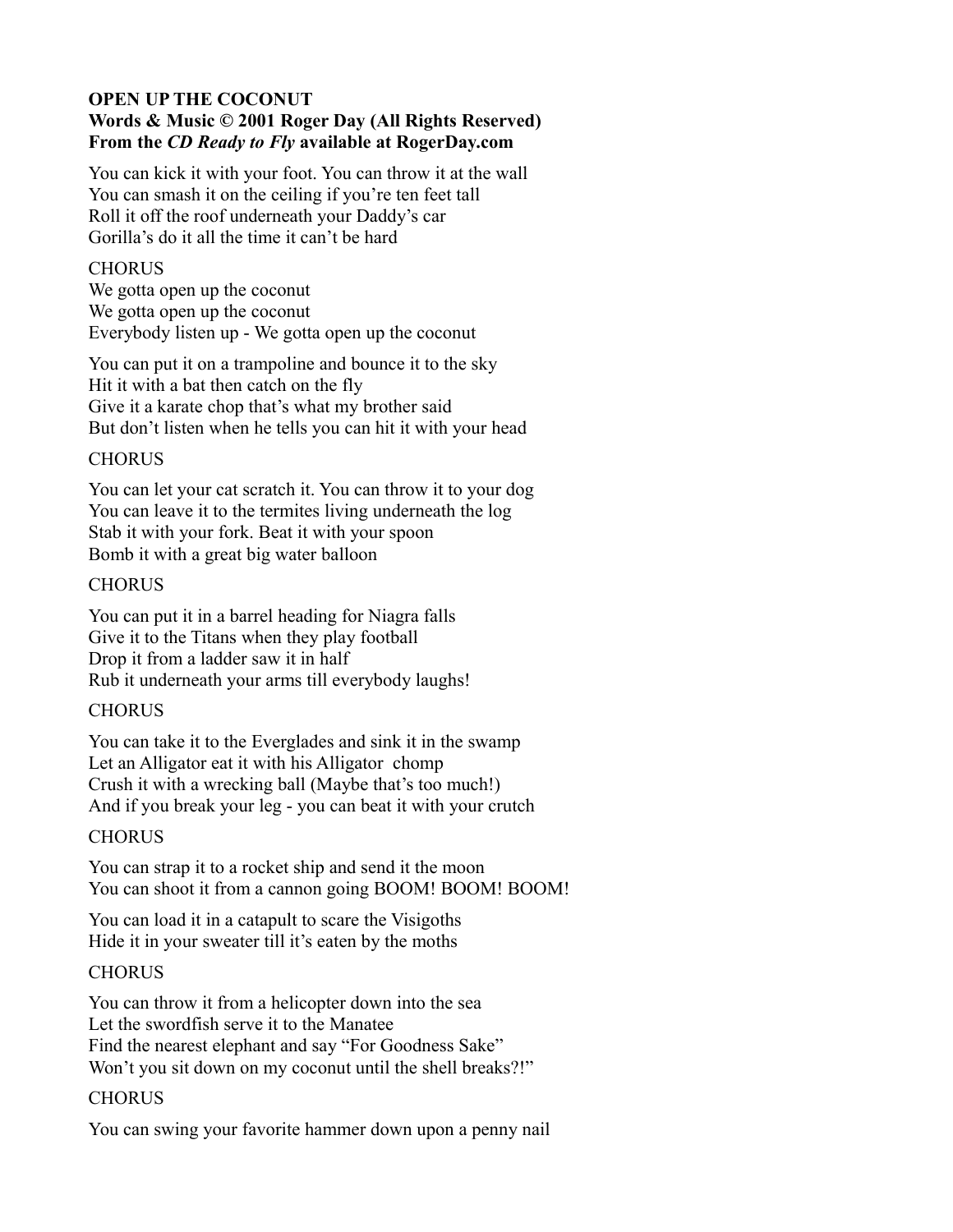That's what my teacher told me and she says it never fails You get a crack started then you pull it open wide Now everybody's eating up the Coconut inside!

# CHORUS X2

Everybody open up the coconut Everybody open up the coconut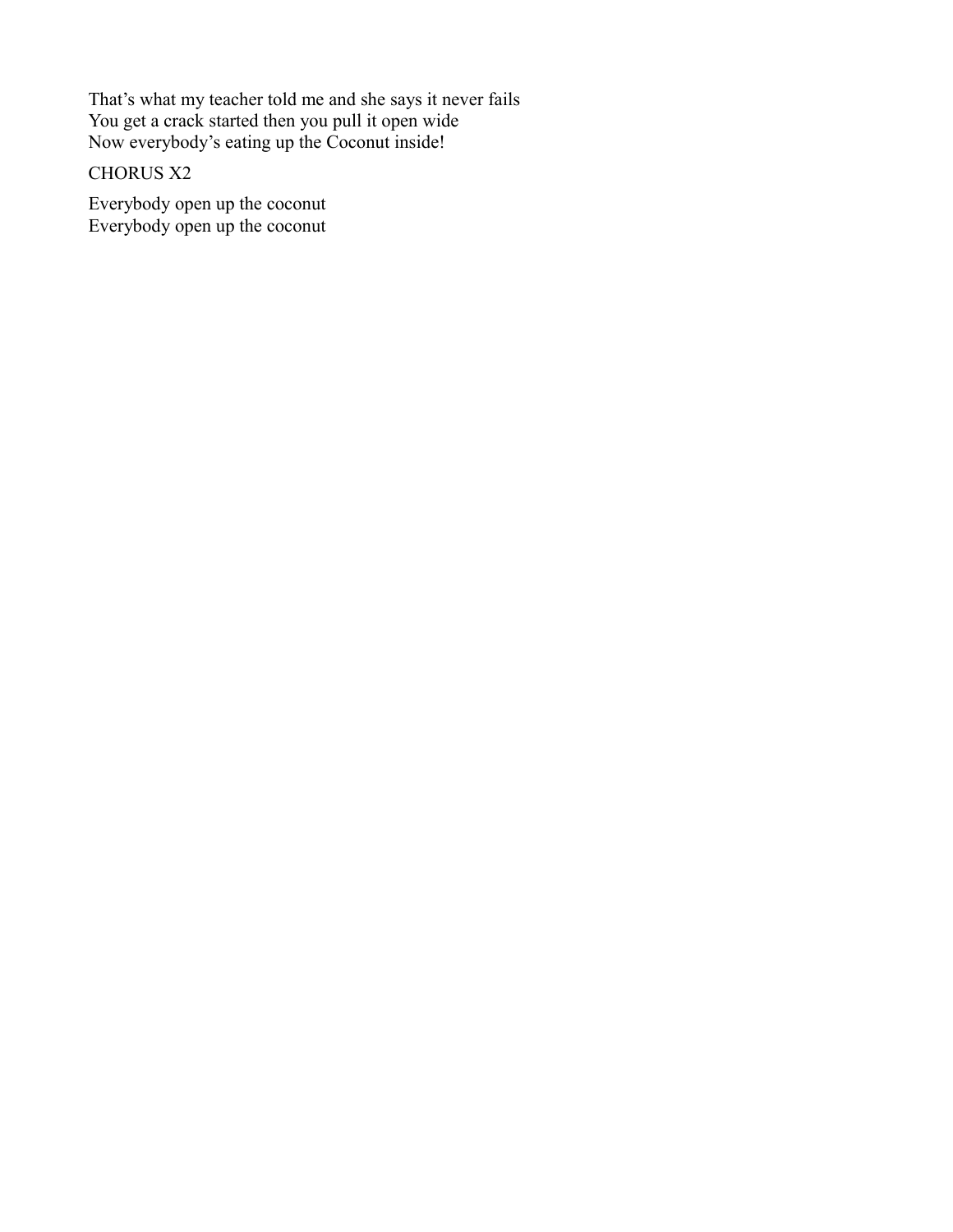## **PARACHUTE GIRL Words & Music © 2001 Roger Day (All Rights Reserved) From the CD** *Ready to Fly* **available at RogerDay.com**

**CHORUS** Parachute girl flies over the world When she jumps up! And out of her airplane

Parachute girl flies over the world When she jumps up! And out of her airplane

She's not afraid to jump from a plane And into the sky With her parachute on and her helmet too She's ready to fly

She scares her mother & her brother half-to-death They're holding their breath for...

# **CHORUS**

She likes to pretend she's some kind of bird Soaring high above the clouds Then she pulls the cord and her parachute Pops open - Now she's floating

Down, Down, Down, Down Gently to the ground

**CHORUS**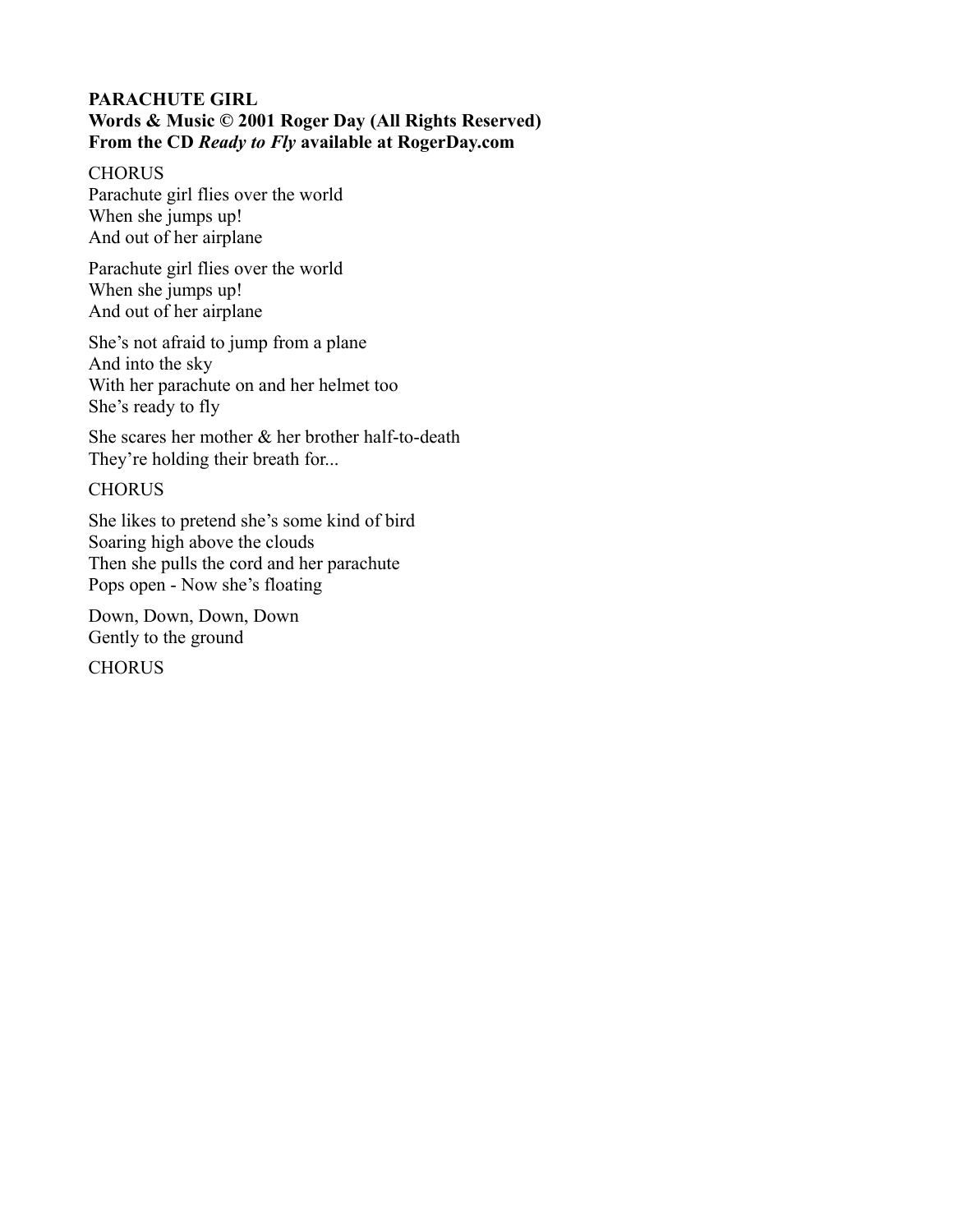### **BIG BALLOON Words & Music © 1994 Roger Day (All Rights Reserved) From the CD** *Ready to Fly* **available at RogerDay.com**

If I were a big balloon Hanging in your big bedroom I could fill myself with air And maybe float away somewhere

Take a trip to Timbuktu Learn to dance the boo-ga-loo There's no telling what I'd do If I were a big balloon

Oh, I could fly Across the sky Above the clouds Above the crowds Oh, I could dance with Mr. Moon If I could be a big balloon

I wouldn't need an aeroplane I wouldn't need a speeding train I tell you with the greatest ease I could go just where I pleased

Maybe go to Mexico Stop for lunch in Idaho There's no telling what I'd see If a big balloon were me

Oh, I could float Above the boats Above the seas Above the trees Oh, I could dance with Mr. Moon If I could be a big ballon

Oh, I could fly Across the sky Above the clouds Above the crowds Oh, I could dance with Mr. Moon If I could be a big balloon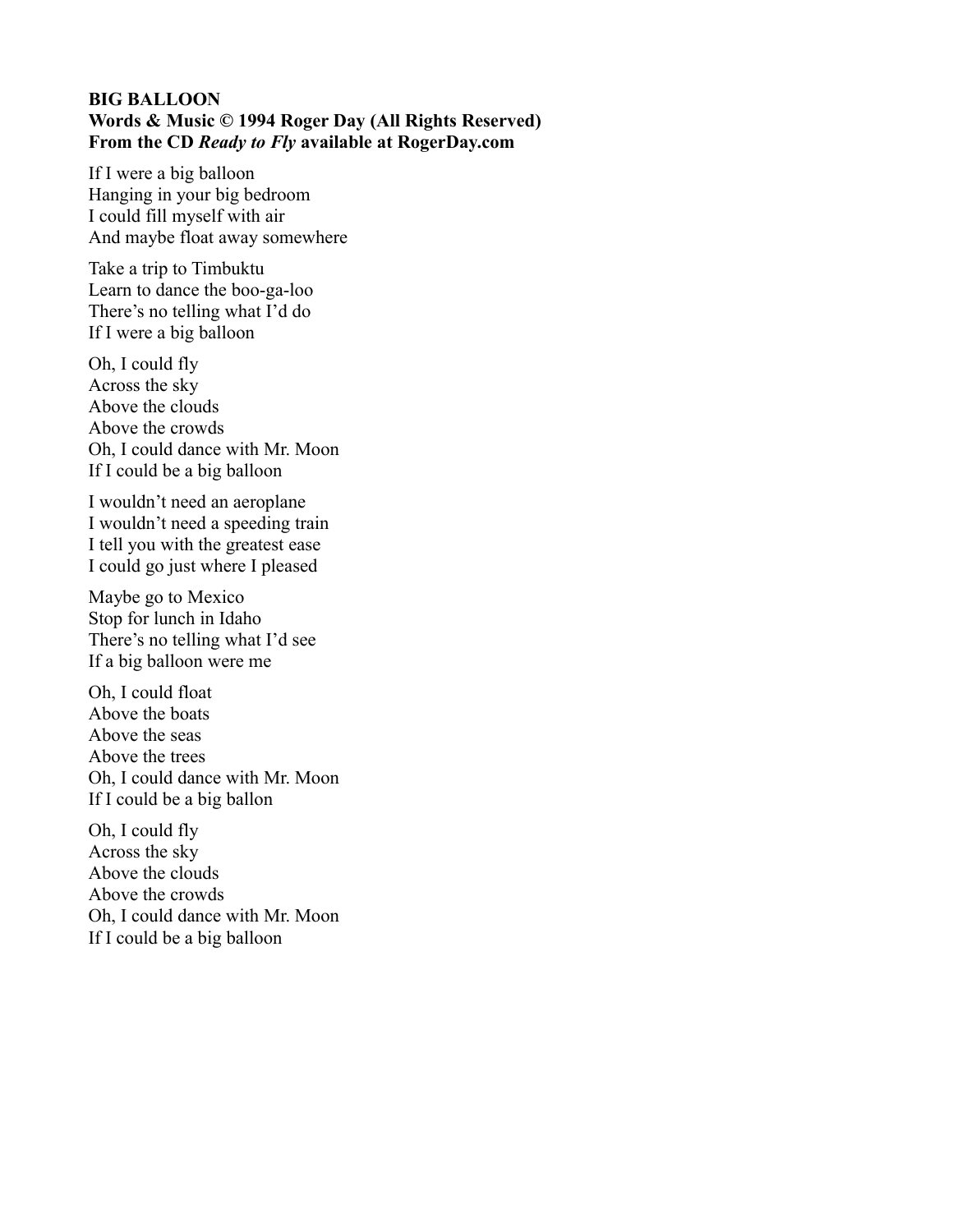### **FREDDIE FROG Words & Music © 1993 Roger Day From the CD** *Ready to Fly* **available at RogerDay.com**

Down by the water where the crawdad sleeps There's a little green creature with the four-webbed feet He jumps in the morning. He jumps at night. He jumps till he jumps clean out of sight

They call him "Mr. Freddie Frog" He rules the riverbank Sittin' on his log

When he was little you mighta called him Mr. Tadpole Living in the water of your swimming hole He sprouted some legs. He moved to the land. That's because he's one of those amphibians.

They call him "Mr. Freddie Frog" He rules the riverbank Sittin' on his log

Now you might have heard a rumor that's been going around That Mr. Freddie Frog sports a golden crown If you want to see it just remember this You gotta pucker up for a big frog kiss!

If you think that you can catch, man, you better be quick His legs are fast. His skin is slick. You think you've got him cornered then you miss by a mile He's so hard to handle, baby, that's his style

They call him "Mr. Freddie Frog" He rules the riverbank Sittin' on his log

Down by the water where the crawdad sleeps There's a little green creature with four-webbed feet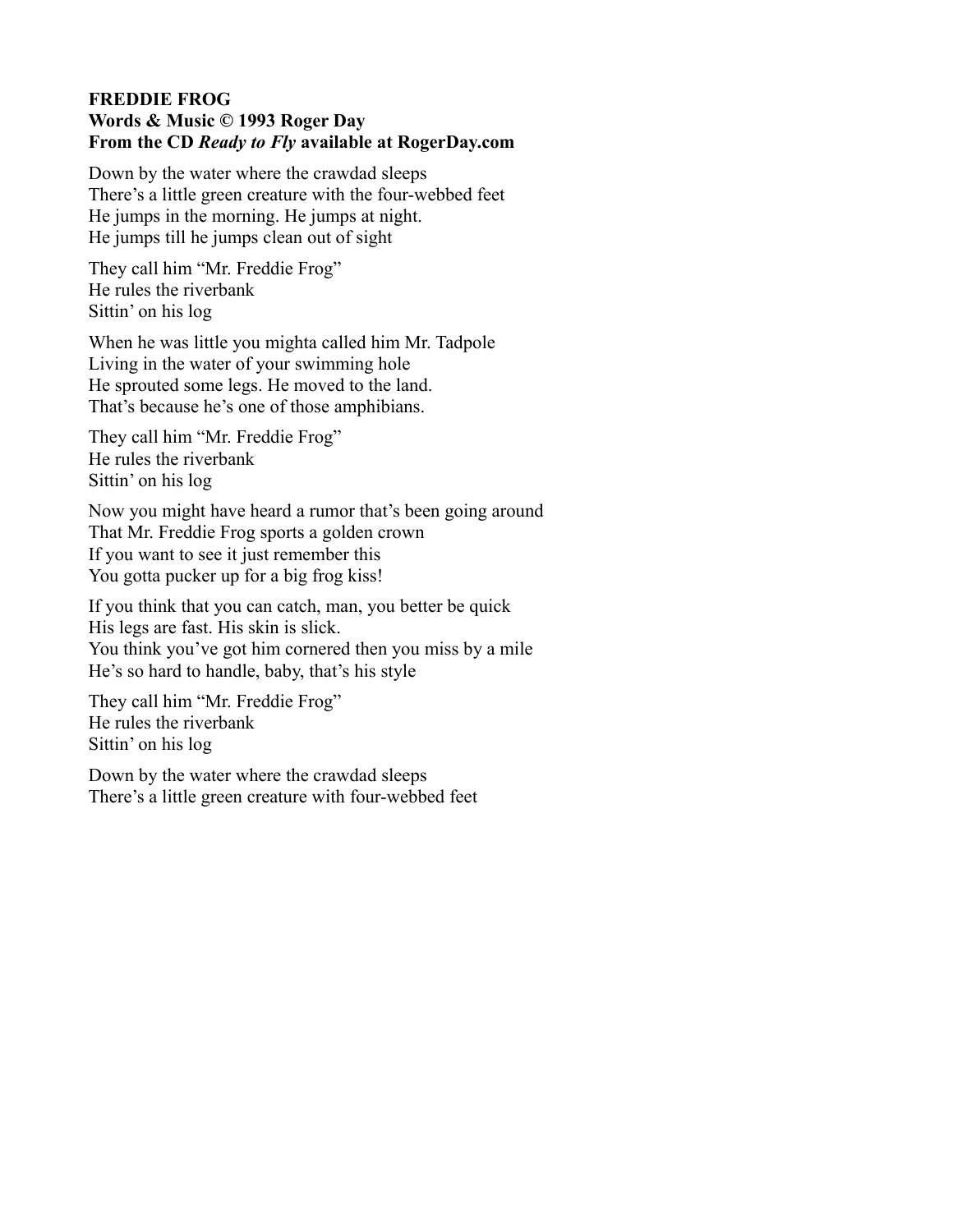## **IF YOU JUMP ON YOUR BED Words & Music © 2001 Roger Day (All Rights Reserved) From the CD** *Ready to Fly* **available at RogerDay.com**

#### **CHORUS**

If you jump on your bed You're gonna fall on your head That's what my Mama said If you jump on your bed You're gonna fall on your head That's what my Mama said

She said, "It's not a diving board It's not a trampoline It's not a place to bounce around Like a jumping jelly bean It's a place for slumber It's a place to relax So please remember this simple fact!"

### **CHORUS**

She said, "It's not a football field It's not a 'rassling ring It's not a mosh pit for when Roger Day sings It's a place to rest And to recuperate So please don't go tempting fate!"

# **CHORUS**

Well... I didn't pay much attention I didn't listen very well And when my Mama wasn't looking I went jumping for a spell

And you know she was wrong I didn't fall on the floor I went straight through the ceiling And man is my head sore!

CHORUS X 2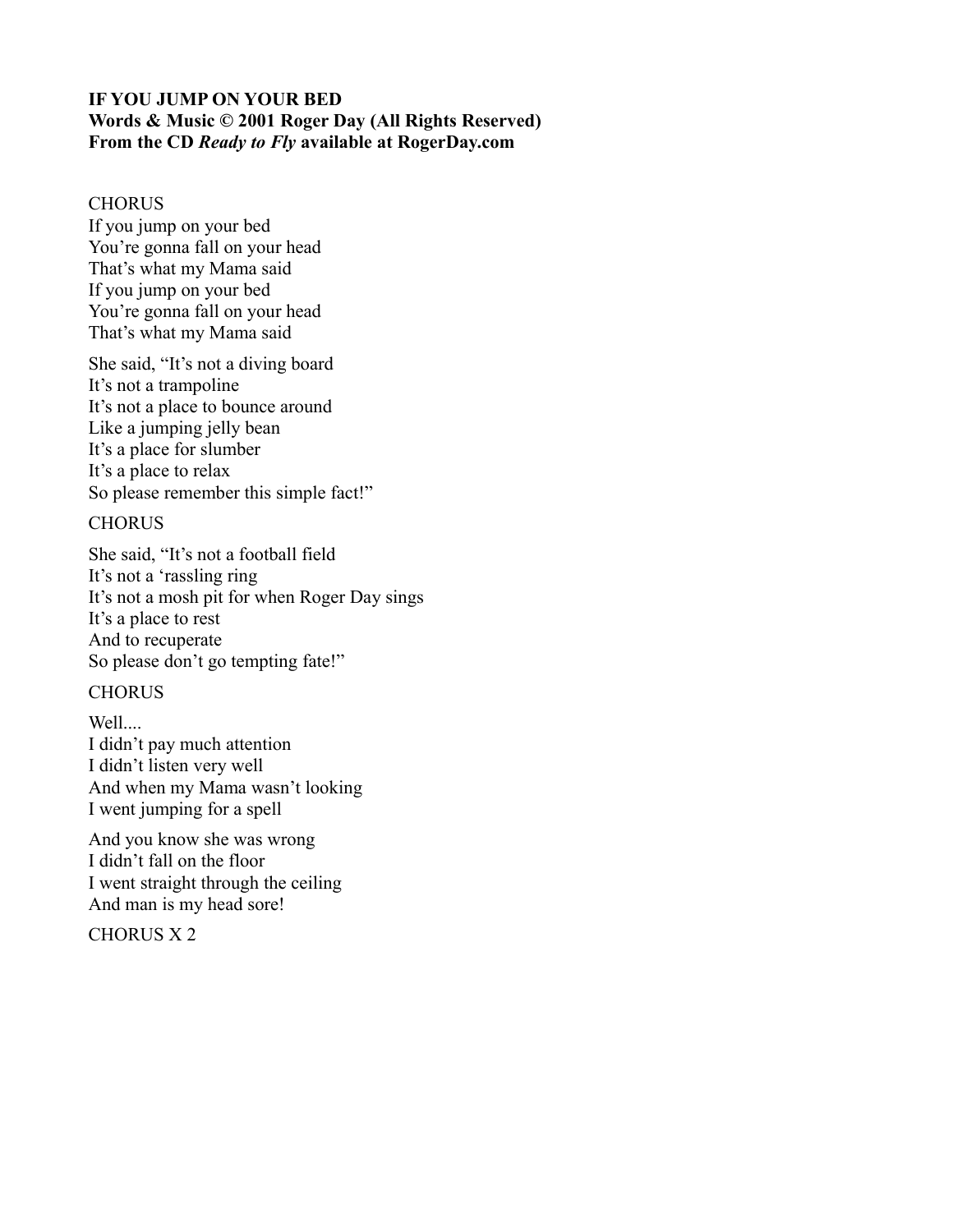#### **MONSTER FACE Words & Music © 2001 Roger Day (All Rights Reserved) From the CD Ready to Fly available at RogerDay.com**

MONSTER FACE!

MAKE A MONSTER FACE MAKE A MONSTER FACE MAKE A MONSTER FACE EVERYBODY IN THE HUMAN RACE MAKE A MONSTER FACE AND FREEZE! MAKE A MONSTER FACE AND FREEZE! MAKE A MONSTER FACE AND FREEZE!

1, 2, 3, 4 MONSTER FACE MAKE A MONSTER FACE MAKE A MONSTER FACE MAKE A MONSTER FACE EVERYBODY IN THE HUMAN RACE MAKE A MONSTER FACE AND FREEZE! MAKE A MONSTER FACE AND FREEZE! MAKE A MONSTER FACE AND FREEZE!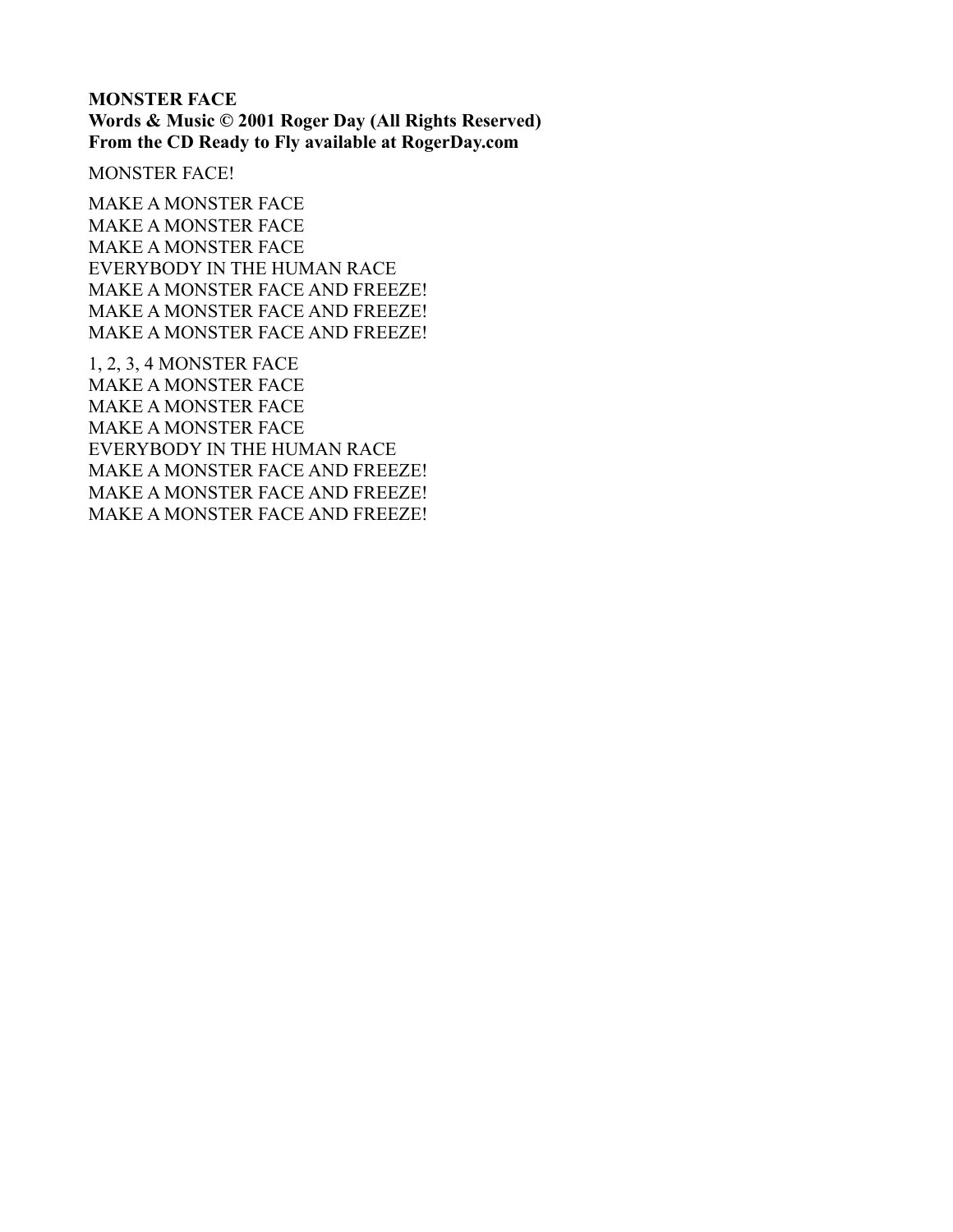## **HELICOPTER HARRY Words & Music © 1998 Roger Day (All Rights Reserved) From the CD** *Ready to Fly* **available at RogerDay.com**

Helicopter Harry has Helicopter Hair He went to sleep just fine but woke up in the air Now he tells the weatherman if it's cloudy or fair That's Helicopter Harry with his Helicopter Hair

Helicopter Harry he was doing all right Till he refused to take a bath one Saturday night He said, "Uh uh, No way! I'm not using shampoo!" Then he woke up in the morning with a new hairdo

Now they call him Helicopter Harry with his Helicopter Hair He went to sleep just fine but woke up in the air Now he tells the weatherman if it's cloudy or fair That's Helicopter Harry with his Helicopter Hair

Well, Helicopter Harry he was really surprised He never knew that dirty hair could make you fly So the moral of the story is sad but it's true If you want your hair happy you'd better use shampoo...

Or you could be like Helicopter Harry has Helicopter Hair He went to sleep just fine but woke up in the air Now he tells the weatherman if it's cloudy or fair That's Helicopter Harry with his Helicopter Hair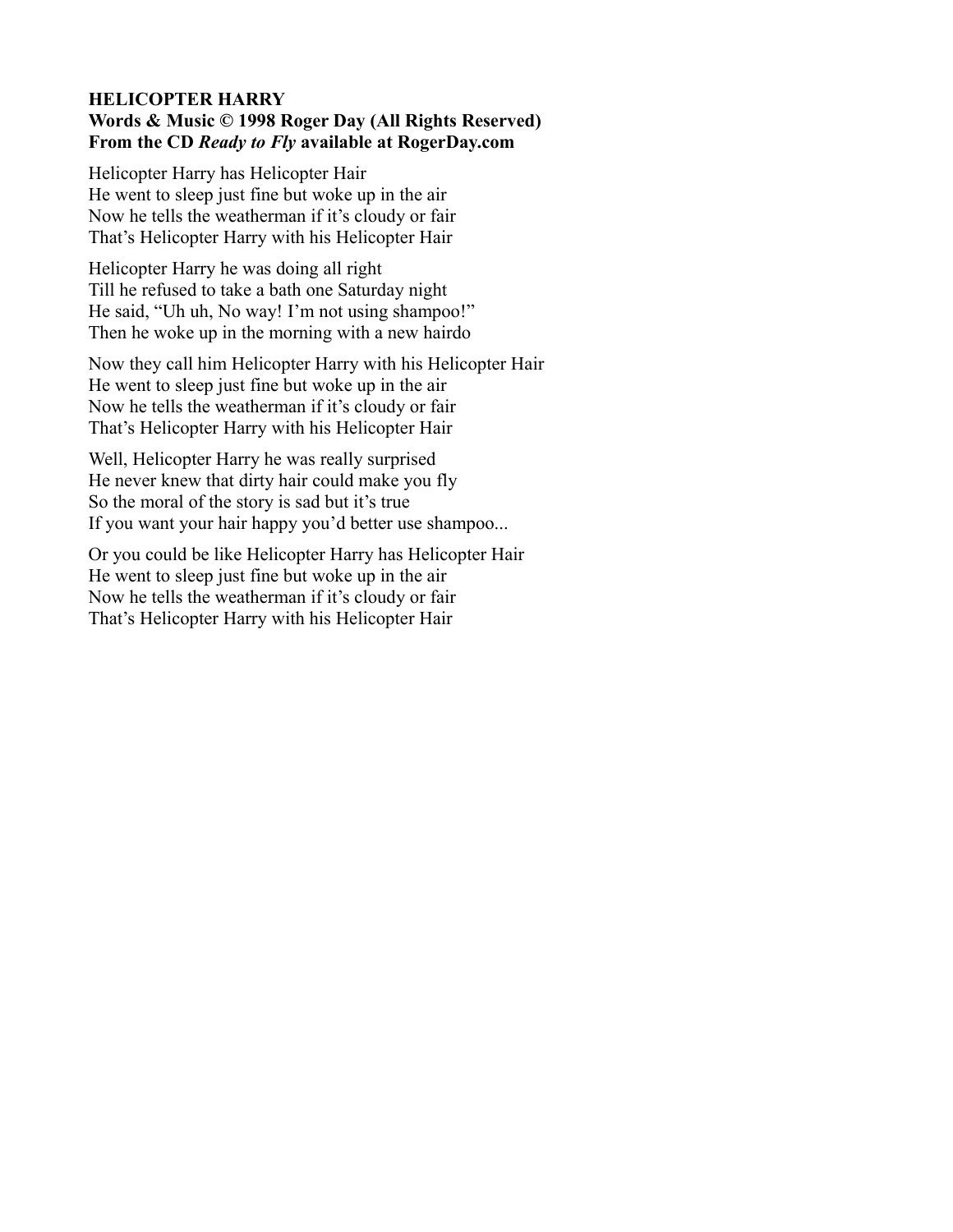## **GRAVITY Words & Music © 2001 Roger Day (All Rights Reserved) From the CD** *Ready to Fly* **available at RogerDay.com**

Who keeps the cars on the highway? Who helps me sit in my chair? Who keeps my food on the table Instead of up in the air?

Who threw the apple At Isaac Newton's head? That's when Sir Isaac got his big idea And this is what he said...

Chorus Gravity You've got a hold on me You keep me on the ground Instead of floating upside down

Oh, gravity You're such a friend to me I'd simply float away Without you gravity

You keep my hat on my head You keep my feet on the floor You make the low tides and high tides, too You keep the waves on the shore

Just what you look like Is such a mystery I'd be floating like an astronaut Without you gravity!

**CHORUS** 

Oh, gravity You're such a friend to me I'd simply float away Without you gravity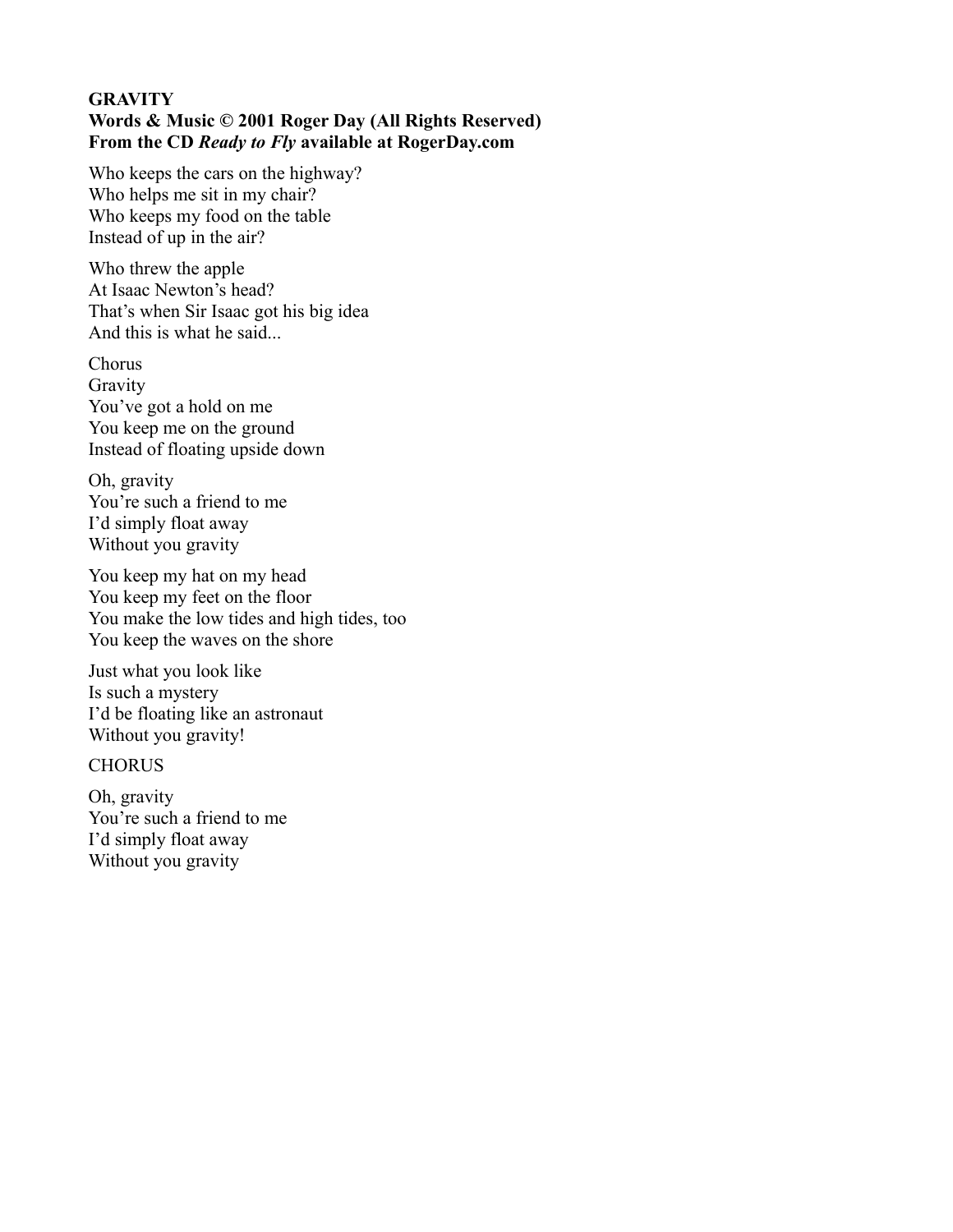## **The Goodbye Song Words & Music © 2001 Roger Day (All Rights Reserved) From the CD** *Ready to Fly* **available at RogerDay.com**

Oh, we had alot of fun Dancing in the sun Never once complained In the middle of the rain

Now it's time to say "See you later, Alligator" "In a while Crocodile" Till we meet again My amigo friend

Oh, we had alot of fun Dancing in the sun Never once complained In the middle of the rain

Now it's time to say "See you later, Alligator" "In a while Crocodile" Till we meet again My amigo friend Till we meet again My amigo friend Hope to see you soon... YOU BIG HAIRY BABOON!